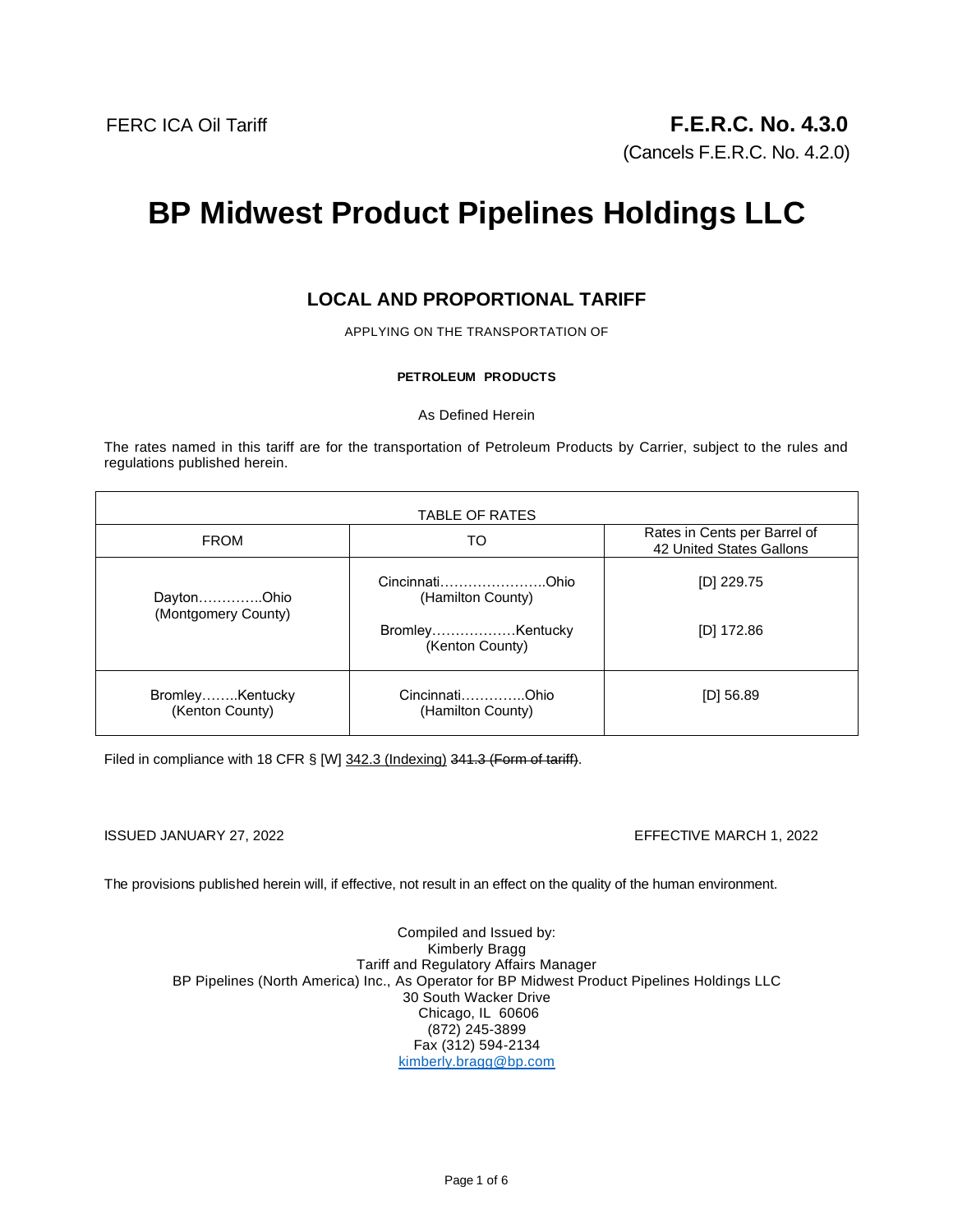### **RULES AND REGULATIONS**

#### **ITEM NO. 5 – ABBREVIATIONS AND DEFINITIONS**

As used in these rules and regulations, the following terms have the following meanings:

"API" means American Petroleum Institute.

"ASTM Color" means color determined by the American Society of Testing and Materials standard method of test ASTM Designation D-1500-64 or latest revision thereof.

"Barrel" means 42 United States gallons at 60 degrees Fahrenheit and zero psi gauge.

"Batch" means a quantity of Petroleum Products of like characteristics moved through the pipeline as an identifiable unit.

"Carrier" means BP Midwest Product Pipelines Holdings LLC and other pipelines participating herein, if any.

"Consignee" means the party to whom a Shipper has ordered the delivery of Petroleum Products.

"F.E.R.C." means Federal Energy Regulatory Commission.

"IP" means the Institute of Petroleum.

"MPMS" means the Manual of Petroleum Measurement Standards.

"NACE" means the National Association of Corrosion Engineers.

"Nomination" means an application by a Shipper to the Carrier for transportation of a stated quantity of Petroleum Products from a specified origin or origins to a specified destination or destinations in accordance with these rules and regulations.

"Operational Batch" means a Batch of Petroleum Products meeting Carrier's specifications that may be commingled with other Batches of Petroleum Products meeting the same specifications.

"Petroleum Products" means gasolines and petroleum oil distillates as further described in Item

No. 15.

"PSIG" means pounds per square inch gauge.

"Shipper" means the party who contracts with the Carrier for transportation of Petroleum Products under the terms of this tariff.

"Tender" means delivery of Petroleum Products to Carrier for shipment.

#### **ITEM NO. 10 - COMMODITY**

Under this tariff the Carrier is engaged in the transportation of Petroleum Products by pipe line and will not accept any other commodity for transportation.

#### **ITEM NO. 15 – QUALITY SPECIFICATIONS**

(a) No Petroleum Products will be accepted for transportation except good merchantable Petroleum Products of acceptable character readily susceptible of transportation through Carrier's existing facilities, and which will not materially affect the quality of shipments being transported or cause a disadvantage to any other Shipper.

(b) Specification requirements for all products delivered into the pipeline are documented in Carrier's Miami Valley Product Quality Manual dated July 23, 2021. All Tenders must be in compliance with the policies stated in the current version of this manual. The manual can be obtained from Carrier via electronic mail sent to bptariffs@bp.com. Carrier may, but shall not be required to, sample and/or test any Operational Batch prior to acceptance (or during receipt) of Operational Batch. In the event of finding a variance from specification, Carrier reserves the right to reject such product.

#### **ITEM NO. 20 – SEGREGATION AND VARIATIONS IN QUALITY AND GRAVITY**

(a) Carrier shall not be liable for variation in gravity or quality of Petroleum Products occurring while in its custody, resulting from normal pipeline operations, and is under no obligation to deliver the identical Petroleum Products received. Carrier will not be obligated to deliver products in time to meet a specific market.

(b) Carrier has the right to recover any and all costs from a Shipper if a product Carrier has received from Shipper does not meet the pipeline specifications described in Item No.15 and has resulted in a pipeline shutdown or expenses resulting from the contaminated product.

(c) Subject to the foregoing, Carrier will, to the extent permitted by Carrier's facilities, endeavor to make delivery of substantially the same Petroleum Products at destinations; however, it being impractical to maintain absolute identity of each Batch of Petroleum Products, reasonable substitution of barrelage of substantially the same specification of Petroleum Products will be permitted.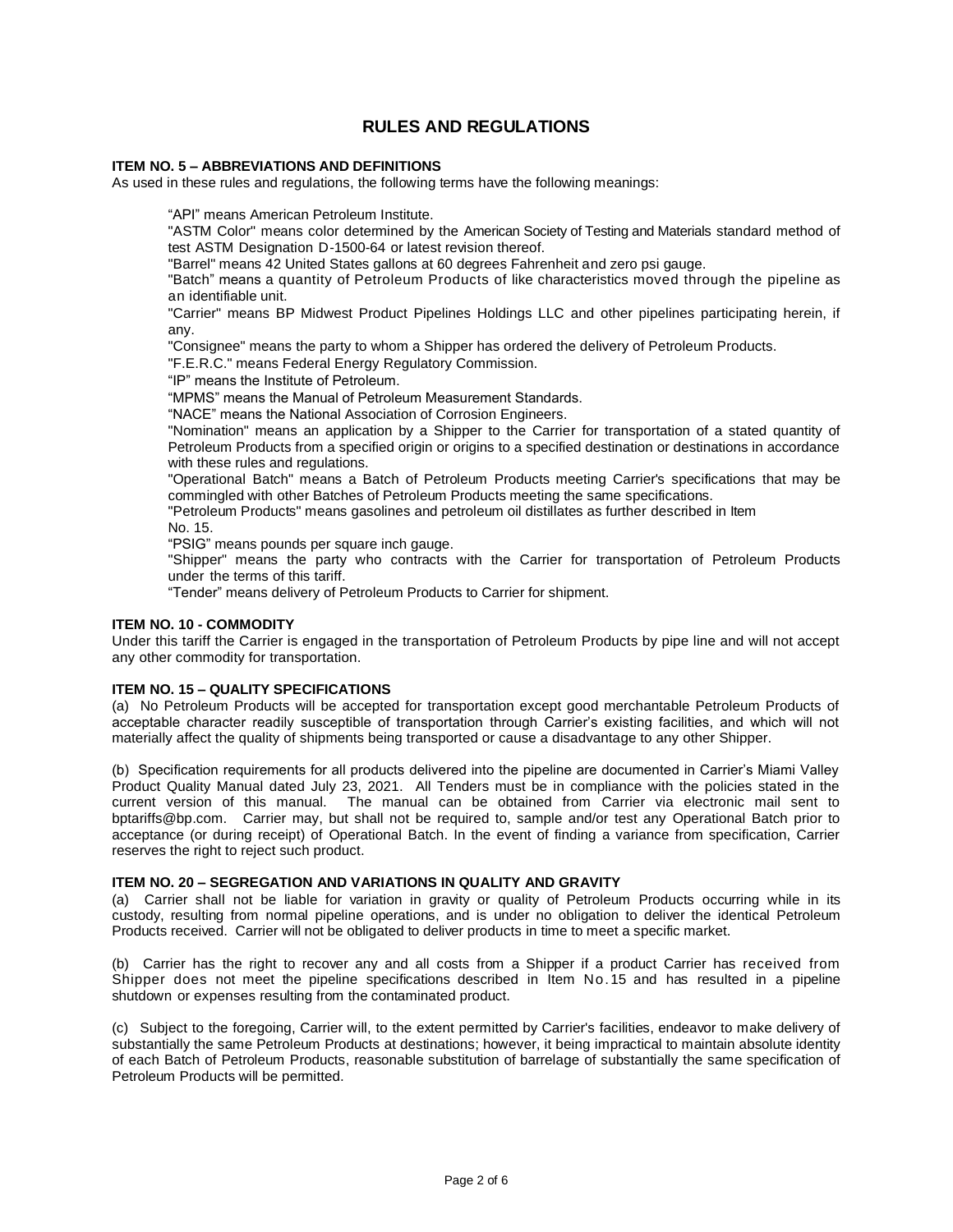#### **ITEM NO. 25 – MEASUREMENT AND VOLUME CORRECTION**

(a) Quantities at origin and destination shall be determined by meters. Volume shall be corrected from observed temperature and pressure to base conditions using a Type III calculation per API MPMS 11.1 – 2004 which is an Adjunct to: ASTM D1250-04 and IP 200/04 or latest revision thereof. Base condition shall be 60 degrees Fahrenheit at 0.0 psig. Full deductions will be made for all water and other impurities in products received or delivered. Shippers or Consignees shall have the privilege of being present or represented at the times of measuring and testing.

(b) Petroleum quantities transported will be adjusted to allow for inherent losses including but not limited to shrinkage, evaporation, interface losses and normal "over and short" losses. The adjustment for losses or gains will be allocated among the Shippers in the proportion that the total number of Barrels delivered out of the system for each Shipper bears to the total number of Barrels delivered out of the system for all Shippers.

(c) The net quantities as determined under paragraphs (a) and (b) of this item will be the amounts accountable at destination.

#### **ITEM NO. 30 – QUANTITIES**

The minimum quantity of Petroleum Products which will be accepted, at point of origin by the Carrier from one Shipper for participation in an Operational Batch, shall be 5,000 Barrels, except that Carrier shall have the option to move smaller Batches when, in the opinion of the Carrier, the movement of smaller Batches is necessary to achieve maximum utilization of its system between origin and destination.

#### **ITEM NO. 35 - NOMINATIONS**

Petroleum Products will be accepted for transportation only on properly executed Nominations, as defined in Item No.5. Shippers desiring to Tender Petroleum Products for transportation shall make in writing a separate Nomination for each calendar month on or before the 15th day of the preceding month with weekly updates provided on the Monday of the week preceding the shipment. The Nomination will be accepted only when the total quantity covered by such Nomination will be made available for transportation within the calendar month.

#### **ITEM NO. 40 - ORIGIN AND DESTINATION FACILITIES AND DISPOSITION OF PRODUCTS ON FAILURE TO ACCEPT DELIVERY**

(a) Shipper shall furnish facilities to deliver Petroleum Products to the Carrier's manifold at origin stations at a pumping rate equal to Carrier's full line pumping rate, or injection rate if applicable, and at a minimum pressure of 30 psi gauge. Carrier will provide current information regarding maximum full line pumping rates upon request. Since full line pumping rate is subject to change, Carrier will provide notification to Shippers in the event that planned system modifications cause increased full line pumping rate revisions.

(b) Carrier storage is limited to certain products. Shipper must provide adequate facilities at all origin and destination locations needed to deliver or receive segregated Batches of any product at locations that Carrier does not normally provide service for that product. Terminals shall furnish adequate tankage at delivery points to handle scheduled volumes at specified delivery rates and adequately sized tanks so that the maximum back pressure at the terminus of Carrier's facilities shall not exceed 50 psig at the point of ownership change from the pipeline to the terminal. Carrier will provide current information regarding maximum full line pumping rates upon request.

(c) Shipper's receipt facilities at destination shall permit tank changes by terminal operator without interfering with operation of pipeline.

(d) No duty to transport will arise until evidence satisfactory to the Carrier has been furnished that Shipper has provided necessary facilities to which Carrier is connected at destination capable of receiving such shipments without delay, at pressures and at pumping rates required by Carrier, and has made necessary arrangements for accepting delivery of shipments promptly on arrival at destination.

(e) In the event Carrier has accepted Petroleum Products for transportation in reliance upon Shipper's representations as to acceptance at destination, and there is failure to take such Petroleum Products at destination as provided in paragraph (d) hereof, then and in such event Carrier shall have the right, to divert, reconsign, or make whatever arrangements for disposition of the Petroleum Products it deems appropriate to clear its pipeline, including the right to sell the Petroleum Products at private sale for the best price obtainable. The Carrier may be a purchaser at such sale. Out of the proceeds of said sale, Carrier may pay itself all transportation charges and other necessary expenses for caring for and maintaining the Petroleum Products and the balance shall be held for whosoever may be lawfully entitled thereto.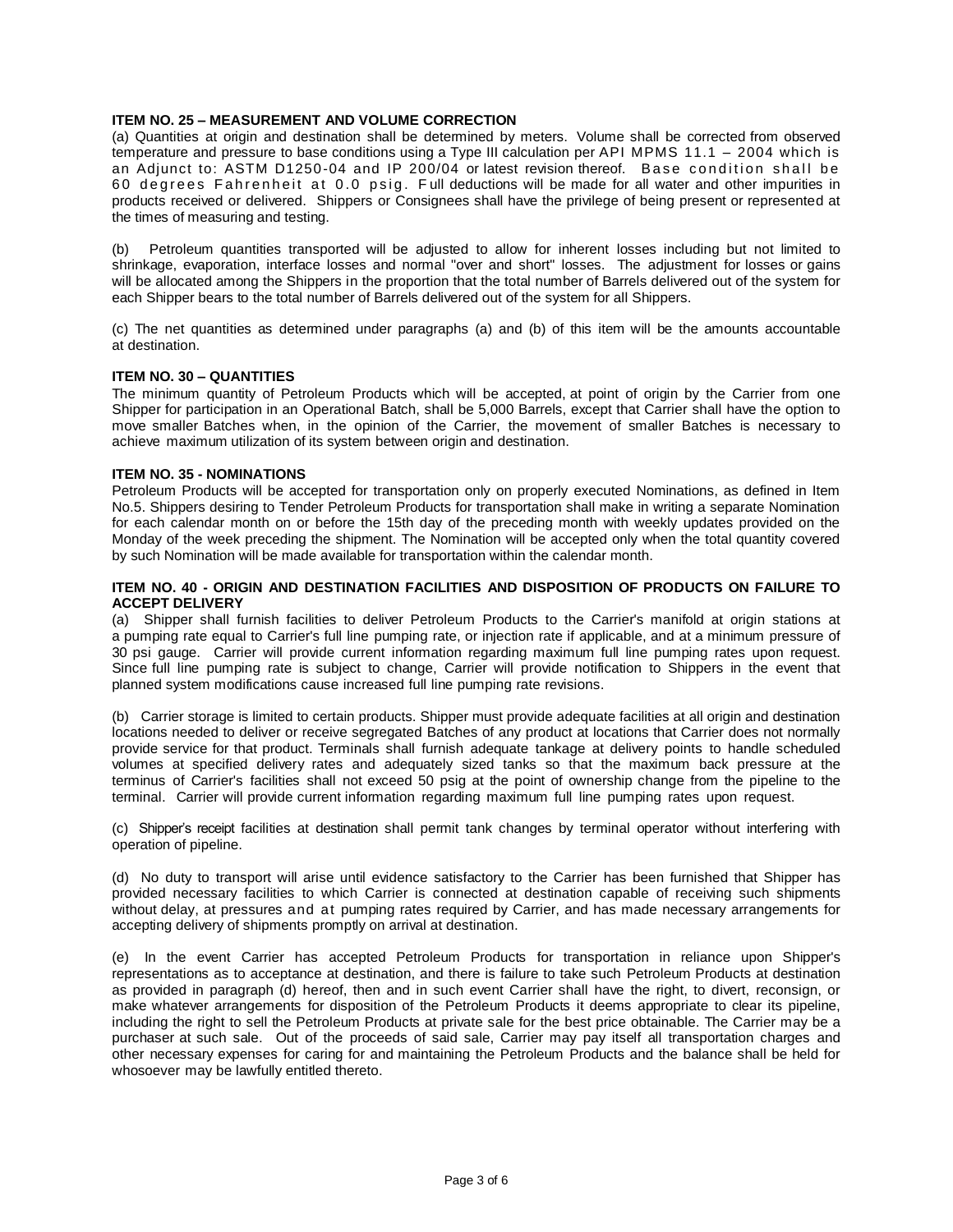#### **ITEM NO. 45 - DIVERSION OR RECONSIGNMENT**

Diversions, additions or deletions of Batches may be made without charge if requested by the Shipper at least 48 hours prior to scheduled arrival at original destination (or by 1300 hours on Friday or the day prior to a holiday to cover the weekend, holiday(s) and next business day), subject to the rates, rules, and regulations applicable from point of origin to point of final destination, upon condition that no out -of-line or back-haul movement will be made.

#### **ITEM NO. 50 – DELIVERY ADJUSTMENTS**

It is inherent in the operation of a products pipeline that a commingled interface will occur between Operational Batches of different products. Carrier will make reasonable effort to hold such commingled interfaces to a minimum. Interfaces will be disposed of in the following manner:

(1) Compatible Interfaces - The interface occurring between products having similar basic physical characteristics (compatible interface) shall be divided equally between the shipments that precede and follow the interface. Carrier shall determine compatibility of interfaces. Carrier may divide the interface in unequal amounts in order to accommodate delivery or quality concerns.

(2) Incompatible Interfaces - The interface occurring between products having dissimilar basic physical characteristics, which cannot readily be absorbed into the shipments immediately preceding and following the interface (incompatible interface) shall be delivered into pipeline interface tankage at Bromley. The Shipper on the interface Batch into Bromley storage shall be associated with the non-gas Batch (typically diesel). The Carrier will inform the Shipper once their inventory in the interface tankage at Bromley is greater than 2,500 Barrels. The Shipper shall nominate an interface Batch (minimum of 2,500 Barrels) from Bromley to Cincinnati during the Nomination cycle after notification from the Carrier. Shipper will coordinate with Cincinnati terminal operator to handle their interface Batch.

(3) When a Shipper ships a product which can neither be blended, nor can absorb a blend of at least 5 percent of other conventional gasolines or distillates, that Shipper shall be required to accept delivery of the additional interface between two products. If the Shipper cannot accept delivery of interface with the Tender, then the Shipper must provide space in an interface tank for the interface.

The provisions of Item No. 30 with reference to minimum quantity will not apply to deliveries of product interfaces as provided in this item.

#### **ITEM NO. 55 – TERMINAL AND PRIVILEGE RULES**

Tenders transported under this tariff are entitled to such privileges and subject to such charges as are or shall be published by Carrier and as are lawfully in effect on date of shipment and lawfully on file with the Federal Energy Regulatory Commission, providing for reconsignment, storage, transit privileges, or any other privileges, charges or rules which in any way increase or decrease the amounts to be paid on any Tender transported under this tariff, or which increase or decrease the value of the service to the Shipper.

#### **ITEM NO. 60 – PAYMENT OF TRANSPORTATION AND OTHER CHARGES**

(a) Transportation charges will be computed and collected at the rates provided herein, on the basis of the number of Barrels of Petroleum Products delivered at destinations, after volume corrections as provided for in Item No. 25.

(b) All payments are due within 10 days of receipt of the invoice, unless the Carrier determines in a manner not unreasonably discriminatory that the financial condition of Shipper or Shipper's guarantor (if any) is or has become impaired or unsatisfactory or Carrier determines in a manner not unreasonably discriminatory it is necessary to do so, in which case the payment due date shall be that specified in a written notice to the Shipper.

(c) If any charge remains unpaid after the due date specified in Carrier's invoice, then such amount due may accrue an interest penalty from the day after the due date until paid, calculated at a rate per annum equal to the U.S. prime rate as published in the Wall Street Journal plus two percent (2%) per annum, or, if less, the maximum interest rate permitted by Applicable Law. In addition, Shipper shall pay all documented costs incurred by Carrier to collect any unpaid amounts, including but not limited to reasonable attorney fees.

(d) In the event Shipper fails to pay any such charges when due, Carrier shall not be obligated to provide Shipper access to Carrier's facilities or provide services pursuant to Carrier's tariff until such time as payment is received by Carrier and Shipper meets the requirements of the following paragraph. In addition, in the event Shipper fails to pay any such charges when due, Carrier shall have the right to setoff such amounts owed, and future amounts owed against those amounts Carrier owes Shipper.

(e) In the event Carrier determines in a manner not unreasonably discriminatory that the financial condition of Shipper or Shipper's guarantor (if any) is or has become impaired or unsatisfactory or Carrier determines in a manner not unreasonably discriminatory it is necessary to obtain security from Shipper, Carrier, upon notice to Shipper, may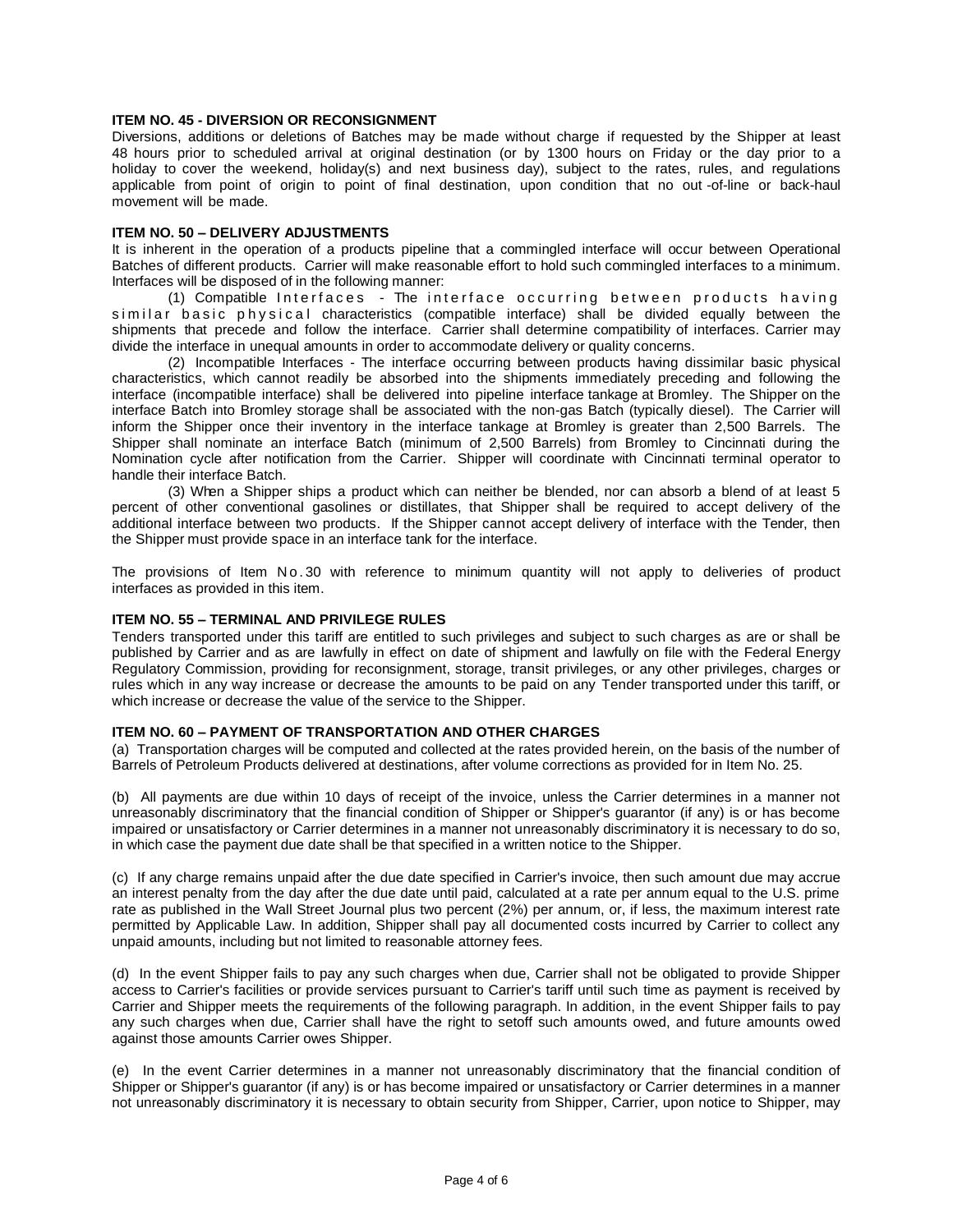require any of the following prior to Carrier's delivery of Shipper's Petroleum Products in Carrier's possession or prior to Carrier's acceptance of Shipper's Petroleum Products: (1) prepayment of all charges, (2) a letter of credit at Shipper's expense in favor of Carrier in an amount sufficient to ensure payment of all such charges and, in a form, and from an institution, acceptable to Carrier, or (3) a guaranty in an amount sufficient to ensure payment of all such charges and in a form, and from a third party, acceptable to Carrier. In the event, Shipper fails to comply with any such requirement on or before the date supplied in Carrier's notice to Shipper, Carrier shall not be obligated to provide Shipper access to Carrier's facilities or provide services pursuant to this tariff until such requirement is fully met.

(f) Carrier shall have a lien on all Petroleum Products delivered to Carrier to secure the payment of any and all transportation or any other charges that are owed Carrier. Such lien shall survive delivery of Petroleum Products to Shipper. Such lien shall extend to all Petroleum Products in Carrier's possession beginning with Shipper's first receipt of transportation or other services from Carrier. The lien provided herein shall be in addition to any lien or security interest provided by statute or applicable law. Carrier may withhold delivery to Shipper of any of Shipper's Petroleum Products in its possession and exercise any other rights and remedies granted under this tariff or existing under applicable law until all such charges have been paid as provided above.

(g) If Shipper fails to pay an invoice by the due date, in addition to any other remedies under this tariff or under applicable law, Carrier shall have the right, either directly or through an agent, to sell at a private sale any and all Petroleum Products of such Shipper in its custody at fair market value at the time of sale. The proceeds of any sale shall be applied in the following order: (A) To the reasonable expenses of holding, preparing for sale, selling, and to the extent allowed by law, reasonable attorney's fees and legal expenses incurred by Carrier; and (B) To the satisfaction of the Shipper's indebtedness including interest herein provided from the date of payment is due. The balance of the proceeds of the sale remaining, if any, shall be paid to Shipper or, if there is a dispute or claim as to entitlement, held for whoever may be lawfully entitled thereto.

#### **ITEM NO. 65 - LIABILITY OF CARRIER**

(a) The Carrier, while in possession of any Petroleum Products, will not be liable for any loss thereof, or damage thereto, or delay, caused by an act of God, the public enemy, quarantine, the authority of law, or of public authority, strikes, riots, insurrection, inherent nature of the goods, or the act or default of the Shipper or Consignee or for any other cause not due to the negligence of the Carrier.

(b) Any losses of Petroleum Products will be charged proportionately to each Shipper in the ratio that his Petroleum Products, or portion thereof, received and undelivered at the time the loss occurs, bears to the total of Petroleum Products then in the custody of the Carrier for transportation via the lines or other facilities in which the loss occurs; and the Carrier will be obligated to deliver only that portion of such Petroleum Products remaining after deducting Shipper's proportion of such loss determined as aforesaid. Transportation charges will be assessed only on the quantity delivered.

(c) Carrier will not be liable for discoloration, commingling, contamination, or deterioration of Petroleum Products resulting from the normal operation of a products pipe line system in batching various kinds of products, and the products so commingled or contaminated will be equitably apportioned among and delivered to the Shippers participating in the products cycle or cycles in which the commingling or contamination occurs.

#### **ITEM NO. 70 – TITLE**

An offer of Petroleum Products for Tenders shall be deemed a warranty of title by the party offering, but acceptance shall not be deemed a representation by the Carrier as to title. The Carrier may, in the absence of adequate security, decline to receive any Petroleum Products which are in litigation, or as to which a dispute over title may exist, or which is encumbered by any lien. Adequate security is considered to be Shipper's proof of perfect and unencumbered title or a satisfactory indemnity bond.

#### **ITEM NO. 75 - TIME LIMITATION ON CLAIMS**

As a condition precedent to recovery for loss, damage, or delay to shipments, claims must be filed in writing with the Carrier within nine months and one day after delivery of the product, or in case of failure to make delivery, then within nine months and one day after reasonable time for delivery, based on Carrier's normal operations, has elapsed; and suits shall be instituted against the Carrier only within two years and one day from the day when notice in writing is given by the Carrier to the claimant that the Carrier has disallowed the claim or any part or parts thereof specified in the notice. Where claims are not filed or suits are not instituted thereon in accordance with the foregoing provisions, Carrier hereunder shall not be liable, and such claims will not be paid.